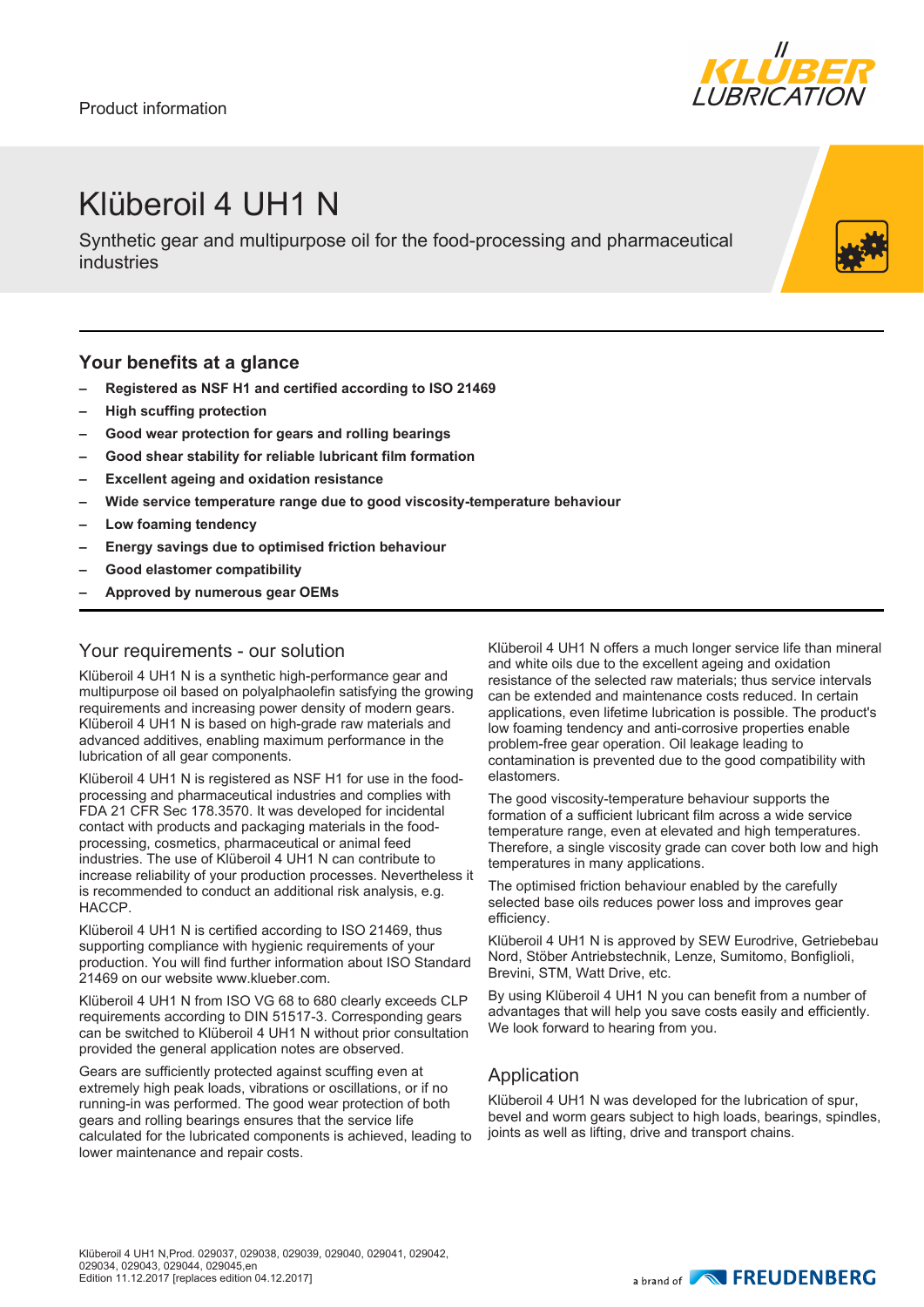### Klüberoil 4 UH1 N

Synthetic gear and multipurpose oil for the food-processing and pharmaceutical industries

#### Application notes

Klüberoil 4 UH1 N can be used for immersion, immersion circulation and injection lubrication. The use of drip-feed oilers, brushes, oil cans or suitable automatic lubricating systems is also possible. When using automatic lubricating systems, please note the manufacturer's instructions regarding the maximum permissible viscosity. The low-viscosity varieties are also used for oil mist lubrication.

Klüberoil 4 UH1 N is miscible with mineral oils and synthetic hydrocarbons. Prior to switchover, lubrication points should be cleaned, or gears or enclosed systems be flushed with the Klüberoil 4 UH1 N oil to be used. In view of the H1 requirements in the food-processing industry, any mixture with non-H1 lubricants during conversion has to be prevented.

For use at permanent temperatures of 80 °C max., seals made of NBR may be used. For higher temperatures, seals made of FKM should be chosen. It should be noted that elastomers from one or several manufacturers can behave differently; therefore tests should be performed.

For checking the contact pattern during running-in, the inspection paint Klübertop P 39-462 Spray (Art. No. 081295) can be used.

#### Viscosity selection

When determining the oil viscosity for gear lubrication, the gear manufacturer's instructions take priority. Only for applications where manufacturer's instructions are not available, the suitable viscosity can be determined as laid down in the worksheet "Hints for Practice - selection of oil viscosity for gears". To determine the correct oil viscosity for bearings, please observe the bearing manufacturer's instructions.

Due to the better viscosity-temperature behaviour of Klüberoil 4 UH1 N compared to mineral oils, the actual viscosity of the oil during operation differs and can be determined by means of the enclosed diagram.

#### Material safety data sheets

Material safety data sheets can be requested via our website www.klueber.com. You may also obtain them through your contact person at Klüber Lubrication.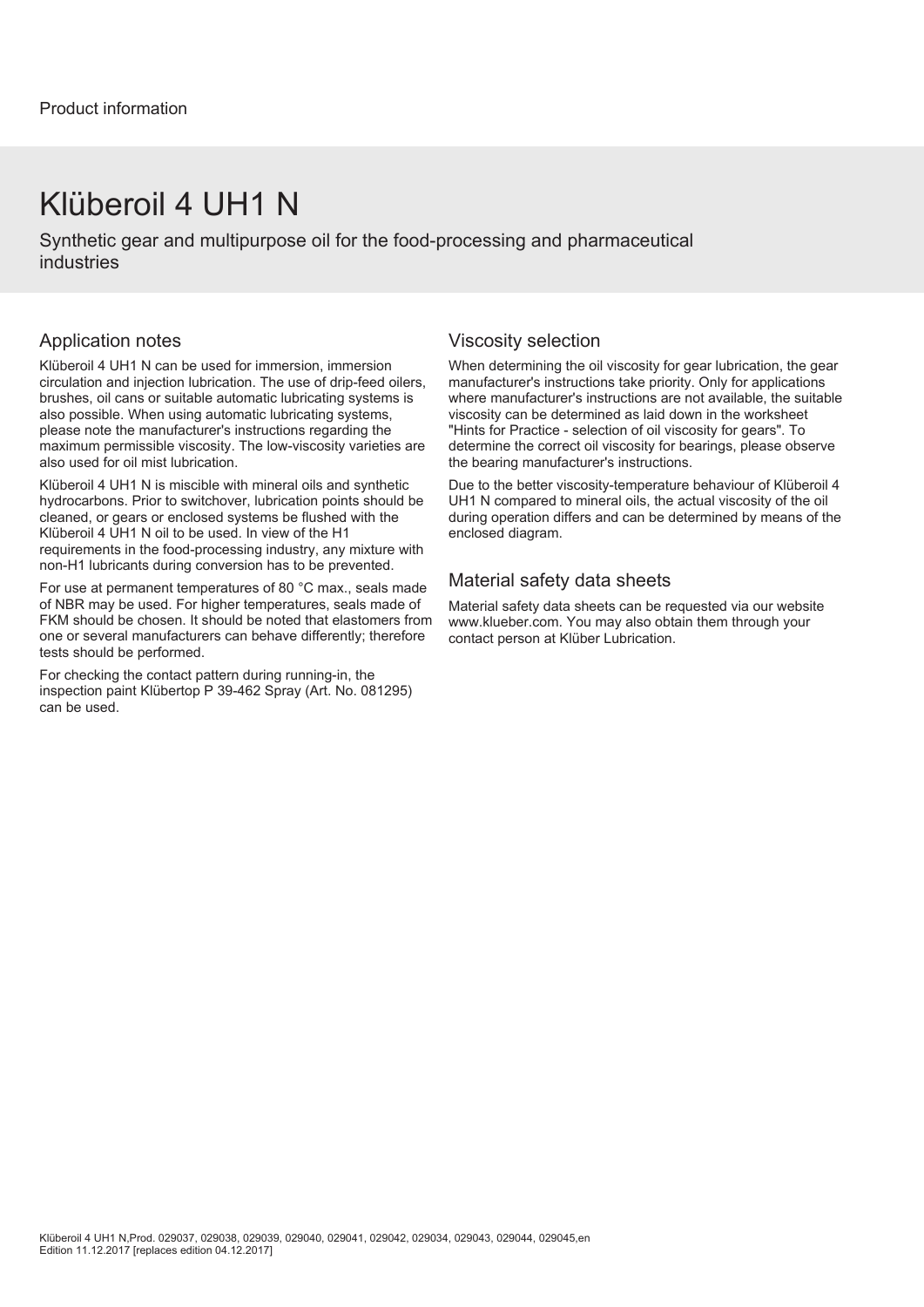

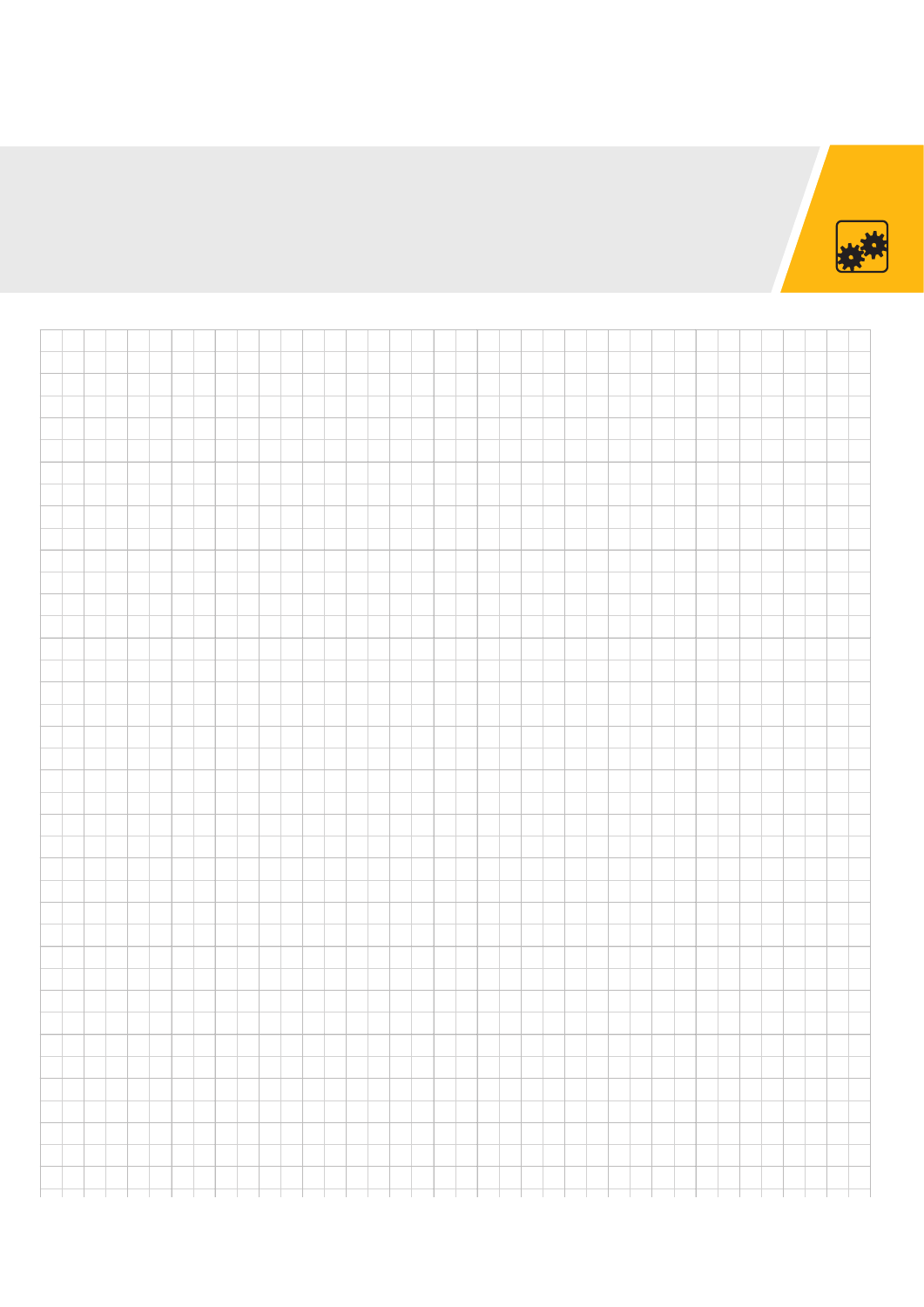## Klüberoil 4 UH1 N

Synthetic gear and multipurpose oil for the food-processing and pharmaceutical industries

| <b>Pack sizes</b> | <b>Klüberoil 4</b><br><b>UH1-32 N</b> | <b>Klüberoil 4</b><br><b>UH1-46 N</b> | Klüberoil 4<br><b>UH1-68 N</b> |
|-------------------|---------------------------------------|---------------------------------------|--------------------------------|
| Canister 1 I      |                                       |                                       |                                |
| Canister 5 I      |                                       | $\overline{\phantom{a}}$              |                                |
| Drum 200 l        |                                       |                                       |                                |

| Klüberoil 4<br><b>UH1-32 N</b> | Klüberoil 4<br><b>UH1-46 N</b> | Klüberoil 4<br><b>UH1-68 N</b>                                 |
|--------------------------------|--------------------------------|----------------------------------------------------------------|
| 029037                         | 029038                         | 029039                                                         |
| 121 152                        | 121 175                        | 121 174                                                        |
| 120 °C / 248 °F                | 120 °C / 248 °F                | 120 °C / 248 °F                                                |
| approx. 844 kg/m <sup>3</sup>  |                                | approx. 851 kg/m <sup>3</sup>                                  |
| approx. 32 mm <sup>2</sup> /s  |                                | approx. 68 mm <sup>2</sup> /s                                  |
| approx. 6 mm <sup>2</sup> /s   | approx. 8 mm <sup>2</sup> /s   | approx. 11 mm <sup>2</sup> /s                                  |
| 32                             | 46                             | 68                                                             |
| $>= 135$                       | $>= 135$                       | $>= 140$                                                       |
| $\le$ 100/10 ml                | $\le$ 100/10 ml                | $= 100/10$ ml                                                  |
| $\le$ 100/10 ml                | $\le$ 100/10 ml                | $= 100/10$ ml                                                  |
| $\le$ 100/10 ml                | $\le$ 100/10 ml                | $= 100/10$ ml                                                  |
| $>= 200 °C$                    | $>= 200 °C$                    | $>= 200 °C$                                                    |
| $\le$ = -39 °C                 | $\le$ = -39 °C                 | $\le$ = -36 $^{\circ}$ C                                       |
| $\leq$ 6 %                     | $\leq$ 6 %                     | $= 6 \%$                                                       |
| 1 - 100 corrosion<br>degree    | 1 - 100 corrosion<br>degree    | 1 - 100 corrosion<br>degree                                    |
| no rust corrosion<br>degree    | no rust corrosion<br>degree    | no rust corrosion<br>degree                                    |
| $>= 12$                        | $>= 12$                        | $>= 12$                                                        |
| $= 30$ mg                      | $\le$ 30 mg                    | $= 30$ mg                                                      |
| $\le$ 200 mg                   | $\le$ 200 mg                   | $= 200$ mg                                                     |
| 36 months                      | 36 months                      | 36 months                                                      |
|                                |                                | approx. 847 kg/m <sup>3</sup><br>approx. 46 mm <sup>2</sup> /s |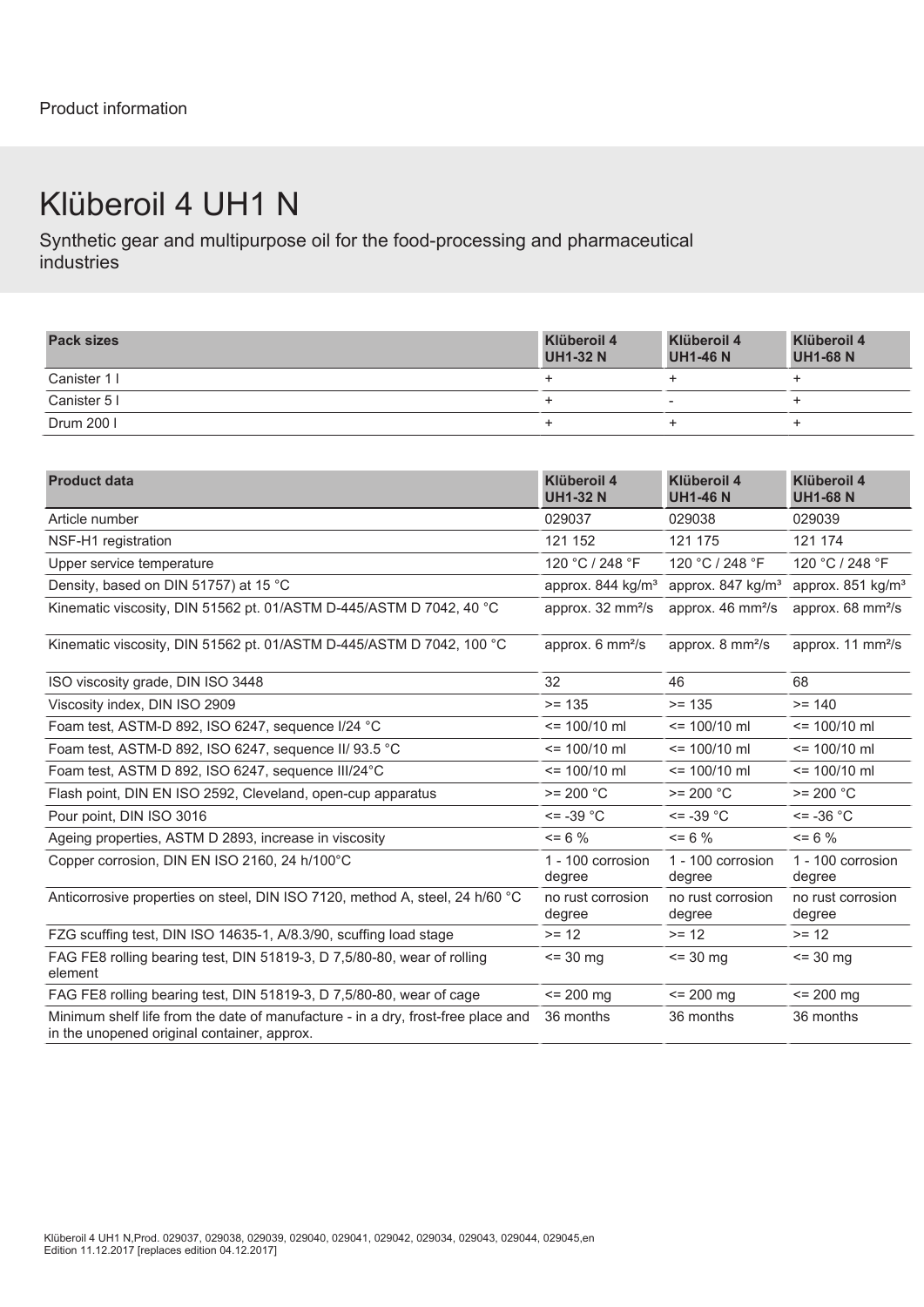

| <b>Klüberoil 4</b><br><b>UH1-100 N</b> | <b>Klüberoil 4</b><br><b>UH1-150 N</b> | <b>Klüberoil 4</b><br><b>UH1-220 N</b> | Klüberoil 4<br><b>UH1-320 N</b> | <b>Klüberoil 4</b><br><b>UH1-460 N</b> | <b>Klüberoil 4</b><br><b>UH1-680 N</b> | <b>Klüberoil 4</b><br><b>UH1-1500 N</b> |
|----------------------------------------|----------------------------------------|----------------------------------------|---------------------------------|----------------------------------------|----------------------------------------|-----------------------------------------|
|                                        |                                        |                                        |                                 |                                        |                                        |                                         |
|                                        |                                        |                                        |                                 |                                        |                                        |                                         |
|                                        |                                        |                                        |                                 |                                        |                                        |                                         |

| <b>Klüberoil 4</b><br><b>UH1-100 N</b> | <b>Klüberoil 4</b><br><b>UH1-150 N</b>                                | Klüberoil 4<br><b>UH1-220 N</b> | <b>Klüberoil 4</b><br><b>UH1-320 N</b>                      | <b>Klüberoil 4</b><br><b>UH1-460 N</b> | <b>Klüberoil 4</b><br><b>UH1-680 N</b> | <b>Klüberoil 4</b><br><b>UH1-1500 N</b> |
|----------------------------------------|-----------------------------------------------------------------------|---------------------------------|-------------------------------------------------------------|----------------------------------------|----------------------------------------|-----------------------------------------|
| 029040                                 | 029041                                                                | 029042                          | 029034                                                      | 029043                                 | 029044                                 | 029045                                  |
| 121 173                                | 121 172                                                               | 121 171                         | 122 841                                                     | 121 170                                | 121 169                                | 122 842                                 |
| 120 °C / 248 °F                        | 120 °C / 248 °F                                                       | 120 °C / 248 °F                 | 120 °C / 248 °F                                             | 120 °C / 248 °F                        | 120 °C / 248 °F                        | 120 °C / 248 °F                         |
| approx. 855 kg/m <sup>3</sup>          | approx. 858 kg/m <sup>3</sup>                                         | approx. 861 kg/m <sup>3</sup>   | approx. 862 kg/m <sup>3</sup>                               | approx. 862 kg/m <sup>3</sup>          | 863 kg/m <sup>3</sup>                  | approx. 866 kg/m <sup>3</sup>           |
| approx. 100 mm <sup>2</sup> /<br>s     | approx. 150 mm <sup>2</sup> /                                         | approx. 220 mm <sup>2</sup> /   | approx. $320 \text{ mm}^2$                                  | approx. $460 \text{ mm}^2$             | approx. 680 mm <sup>2</sup> /<br>S.    | approx. 1 500<br>mm <sup>2</sup> /s     |
|                                        | approx. $14 \text{ mm}^2/\text{s}$ approx. $19 \text{ mm}^2/\text{s}$ | approx. 26 mm <sup>2</sup> /s   | approx. 35 mm <sup>2</sup> /s approx. 47 mm <sup>2</sup> /s |                                        | approx. 65 mm <sup>2</sup> /s          | approx. 125 mm <sup>2</sup> /           |
| 100                                    | 150                                                                   | 220                             | 320                                                         | 460                                    | 680                                    | 1500                                    |
| $>= 140$                               | $>= 140$                                                              | $>= 140$                        | $>= 150$                                                    | $>= 150$                               | $>= 150$                               | $>= 180$                                |
| $= 100/10$ ml                          | $\le$ 100/10 ml                                                       | $= 100/10$ ml                   | $= 100/10$ ml                                               | $= 100/10$ ml                          | $= 100/10$ ml                          |                                         |
| $= 100/10$ ml                          | $\le$ 100/10 ml                                                       | $\le$ 100/10 ml                 | $= 100/10$ ml                                               | $= 100/10$ ml                          | $\le$ 100/10 ml                        |                                         |
| $= 100/10$ ml                          | $\le$ 100/10 ml                                                       | $\le$ 100/10 ml                 | $= 100/10$ ml                                               | $= 100/10$ ml                          | $\le$ 100/10 ml                        |                                         |
| $>= 200 °C$                            | $>= 200 °C$                                                           | $>= 200 °C$                     | $>= 200 °C$                                                 | $>= 200 °C$                            | $>= 200 °C$                            | $>= 200 °C$                             |
| $\le$ = -36 $^{\circ}$ C               | $\le$ = -36 °C                                                        | $\le$ = -30 $^{\circ}$ C        | $\le$ = -30 $^{\circ}$ C                                    | $\le$ = -30 $^{\circ}$ C               | $\le$ = -27 $^{\circ}$ C               | $\le$ -25 °C                            |
| $= 6 \%$                               | $\leq$ 6 %                                                            | $= 6 \%$                        | $= 6 \%$                                                    | $= 6 \%$                               | $\leq$ 6 %                             | $= 6 \%$                                |
| 1 - 100 corrosion<br>degree            | 1 - 100 corrosion<br>degree                                           | 1 - 100 corrosion<br>degree     | 1 - 100 corrosion<br>degree                                 | 1 - 100 corrosion<br>degree            | 1 - 100 corrosion<br>degree            | 1 - 100 corrosion<br>degree             |
| no rust corrosion<br>degree            | no rust corrosion<br>degree                                           | no rust corrosion<br>degree     | no rust corrosion<br>degree                                 | no rust corrosion<br>degree            | no rust corrosion<br>degree            | no rust corrosion<br>degree             |
| $>= 12$                                | $>= 12$                                                               | $>= 12$                         | $>= 12$                                                     | $>= 12$                                | $>= 12$                                | $>= 12$                                 |
| $\le$ 30 mg                            | $\le$ 30 mg                                                           | $\le$ 30 mg                     | $\le$ 30 mg                                                 | $= 30$ mg                              | $\le$ 30 mg                            | $\le$ 30 mg                             |
| $= 200 \, \text{mg}$                   | $= 200$ mg                                                            | $\le$ 200 mg                    | $= 200$ mg                                                  | $\le$ 200 mg                           | $\le$ 200 mg                           | $= 200$ mg                              |
| 36 months                              | 36 months                                                             | 36 months                       | 36 months                                                   | 36 months                              | 36 months                              | 36 months                               |